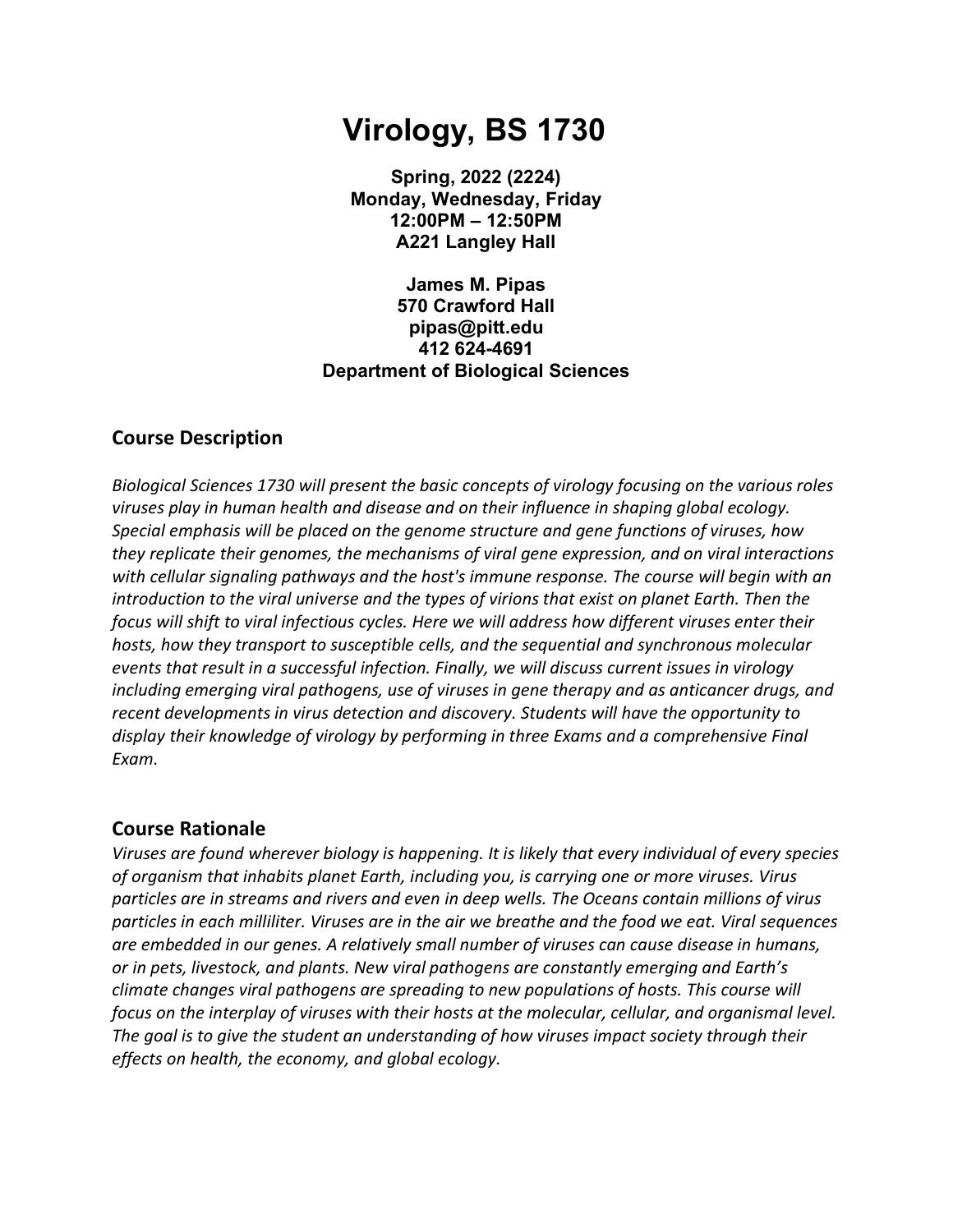# **Course Learning Objectives**

*To discuss, appreciate, and understand:*

- *(1) The physical nature of viruses: their structure and how they assemble virions.*
- *(2 )The molecular mechanisms of viral genome replication and gene expression.*
- *(3) Viral diversity and how this is reflected in different infectious strategies.*
- *(4) The constant war engaging host antiviral defense systems with viral countermeasures.*
- *(5) The relationship between human activity and the emergence of new viral pathogens.*

## **Required Materials:**

*There is no textbook.* 

*You will need:*

*Access to the internet.* 

*Your wits.* 

## **Course Expectations & Requirements:**

#### • **Assignments and Projects:**

*There are no special assignments beyond the three Exams and Final. Dr. Pipas will provide optional readings during the course.* 

#### • **Attendance:**

*Class attendance is strongly recommended. There is no textbook associated with this class and the lecture topics will be dynamic. A PowerPoint version of the lectures will be posted. However, the posted version may not contain all the topics discussed in class.* 

• **Deadlines:**

*Not Applicable*

#### • **Class participation:**

*Students are highly encouraged to ask questions during class, to email questions to Dr. Pipas, and to make use of the posted office hours. Dr. Pipas is also available to meet at other times but an appointment is recommended.*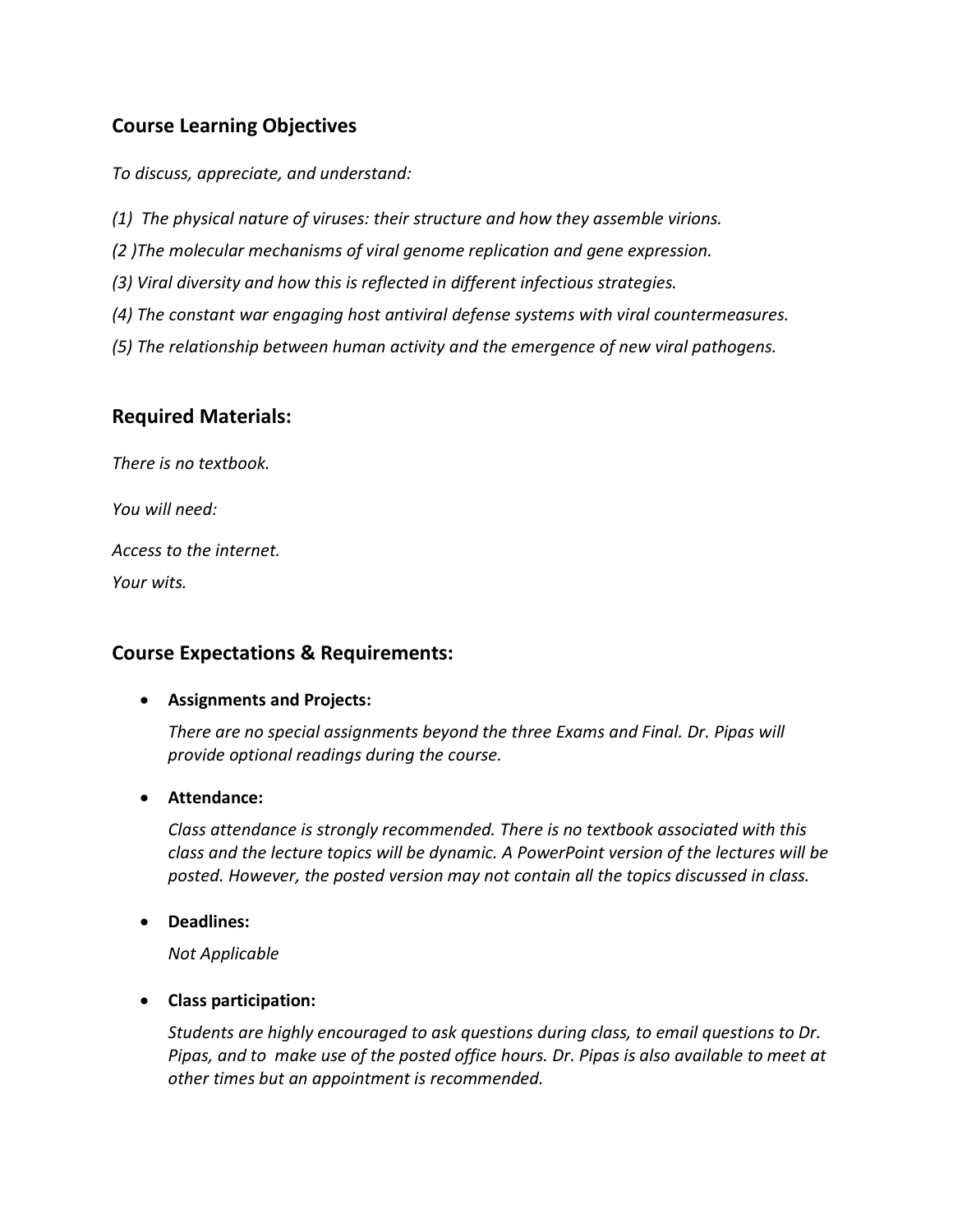## **Grading**

*25%. Exam 1. Fifty-minute exam. Total of 100 points.* 

*25%. Exam 2. Fifty-minute exam. Total of 100 points.* 

*25%. Exam 3. Fifty-minute exam. Total of 100 points.* 

*25%. FINAL EXAM. Comprehensive two-hour exam. Total of 100 points.* 

#### **Important Dates:**

*February 4. Exam 1.* 

*March 16. Exam 2.*

*April 20. Exam 3.* 

*Date to be announced. FINAL EXAM*

## **COURSE SCHEDULE**

| M            | $\mathbf{1}$ | 1/10 | Structure and operation of the course. Pandemic.      |  |
|--------------|--------------|------|-------------------------------------------------------|--|
| W            | 2            | 1/12 | The Viral Universe                                    |  |
| $\mathbf{F}$ | 3            | 1/14 | Viral Infections                                      |  |
| M            |              |      | 1/17 NO CLASS (Martin Luther King Day)                |  |
| W            | 4            | 1/19 | Molecular Biology Bootcamp: The Central Dogma.        |  |
| $\mathbf{F}$ | 5            | 1/21 | Viral genomes: gene expression strategies.            |  |
| M            | 6            | 1/24 | Detecting Viruses                                     |  |
| W            | $\tau$       | 1/26 | Cell Biology Bootcamp: Cell structures and functions. |  |
| F            | 8            | 1/28 | Coronaviridae                                         |  |
| M            | 9            | 1/31 | <b>Immunology Bootcamp</b>                            |  |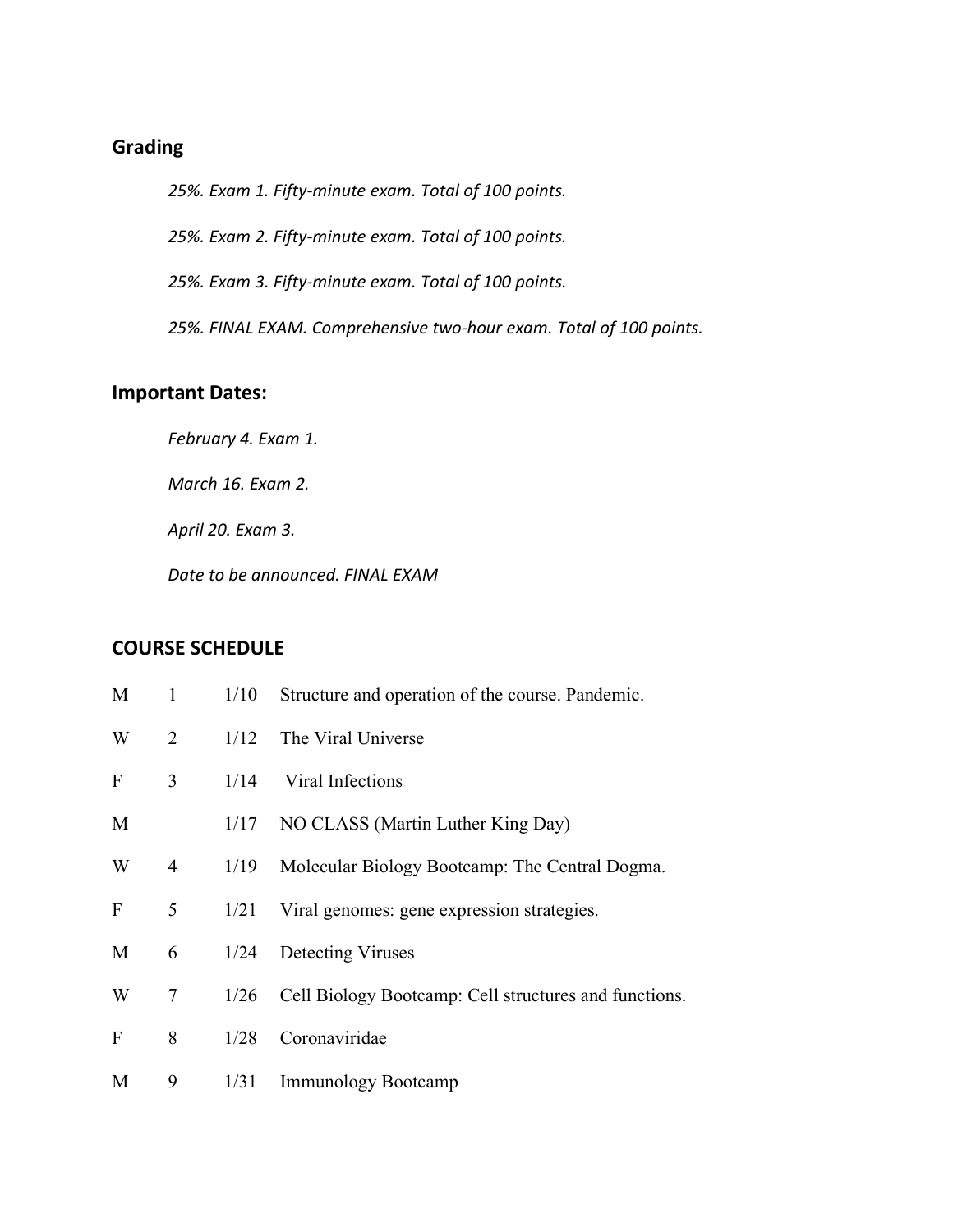| W                | 10 | 2/2  | SARS-CoV-2                    |
|------------------|----|------|-------------------------------|
| ${\bf F}$        | 11 | 2/4  | EXAM 1                        |
| M                | 12 | 2/7  | Orthomyxoviridae              |
| W                | 13 | 2/9  | Orthomyxoviridae              |
| ${\bf F}$        | 14 | 2/11 | Retroviridae                  |
| M                | 15 | 2/14 | <b>HIV</b>                    |
| W                | 16 | 2/16 | Paper 1                       |
| ${\bf F}$        | 17 | 2/18 | Picornaviridae                |
| M                | 18 | 2/21 | Flaviviridae                  |
| W                | 19 | 2/23 | Paper 2                       |
| $\mathbf{F}$     | 20 | 2/25 | Flaviviridae                  |
| M                | 21 | 2/28 | Paramyxoviridae               |
| W                | 22 | 3/2  | Paper 3                       |
| $\mathbf{F}$     | 23 | 3/4  | Rhabdoviridae and Filoviridae |
| M                |    | 3/7  | <b>SRPING BREAK</b>           |
| W                |    | 3/9  | <b>SPRING BREAK</b>           |
| F                |    | 3/11 | <b>SPRING BREAK</b>           |
| M                | 24 | 3/14 | Review                        |
| W                | 25 | 3/16 | EXAM <sub>2</sub>             |
| $\boldsymbol{F}$ | 26 | 3/18 | Polyomaviridae                |
| M                | 27 | 3/21 | Papillomaviridae              |
| W                | 28 | 3/23 | Paper 4                       |
| ${\bf F}$        | 29 | 3/25 | Adenoviridae                  |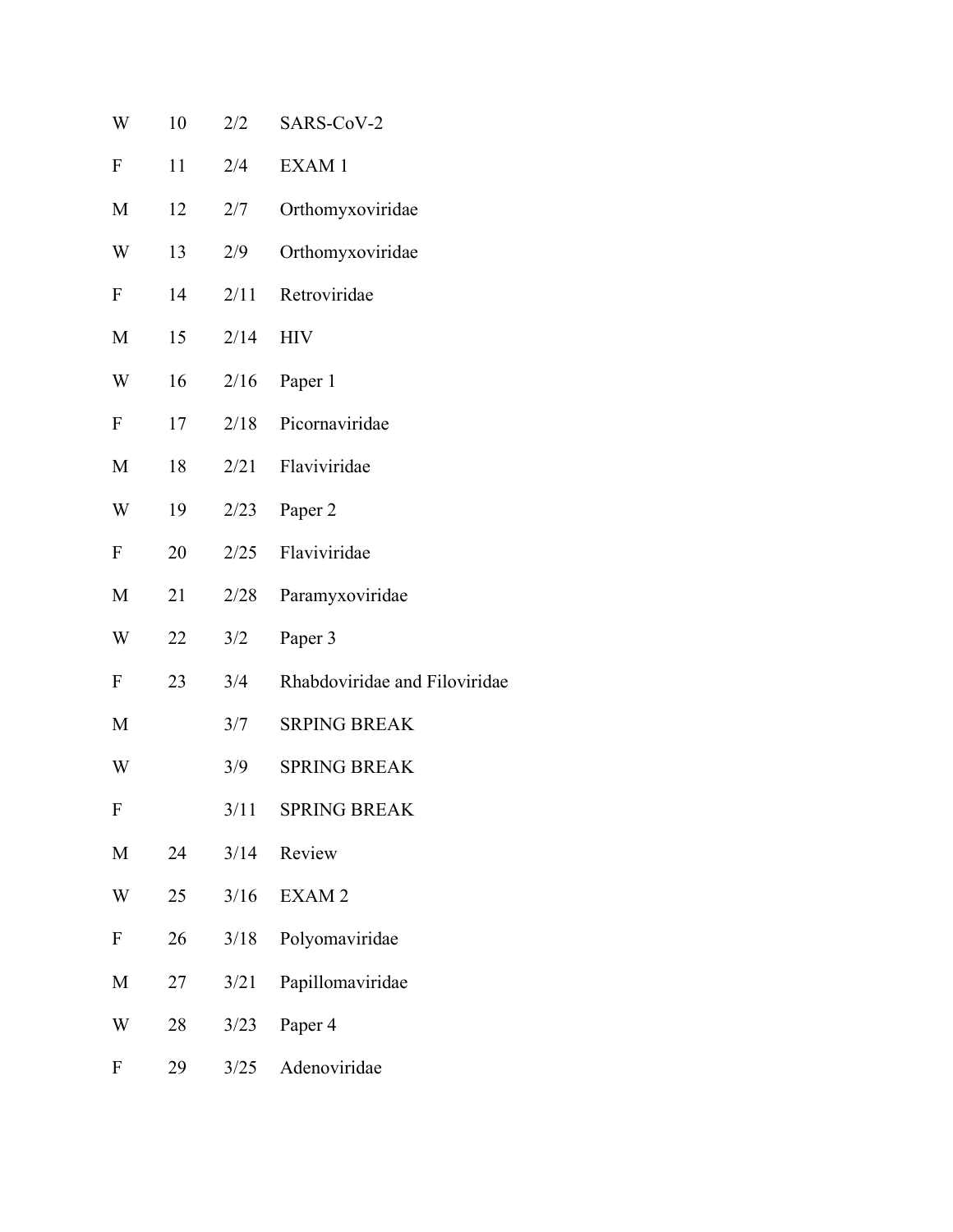| M            | 30 | 3/28 | Adenoviridae                  |
|--------------|----|------|-------------------------------|
| W            | 31 | 3/30 | Paper 5                       |
| $\mathbf{F}$ | 32 | 4/1  | Herpesviridae                 |
| M            | 33 | 4/4  | Herpesviridae                 |
| W            | 34 | 4/6  | Paper <sub>6</sub>            |
| $\mathbf{F}$ | 35 | 4/8  | Poxviridae                    |
| M            | 36 | 4/11 | <b>Tumor Viruses</b>          |
| W            | 37 | 4/13 | Paper 7                       |
| $\mathbf{F}$ | 38 |      | 4/15 Viruses and Human Cancer |
| M            | 39 | 4/18 | Review                        |
| W            | 40 | 4/20 | EXAM <sub>3</sub>             |
| $\mathbf{F}$ | 41 | 4/22 | <b>Future Virology</b>        |

## **RECORDINGS**

Lectures will be recorded on Zoom for students to review. These recordings will be available on Canvas and are only for use by students in this section during this term. At the end of the term, recordings will be deleted.

## **ACADEMIC INTEGRITY**

Students in this course will be expected to comply with the [University of Pittsburgh's Policy on](http://www.cfo.pitt.edu/policies/policy/02/02-03-02.html)  [Academic Integrity.](http://www.cfo.pitt.edu/policies/policy/02/02-03-02.html) Any student suspected of violating this obligation for any reason during the semester will be required to participate in the procedural process, initiated at the course faculty level, as outlined in the University Guidelines on Academic Integrity. This may include, but is not limited to, the confiscation of the examination of any individual suspected of violating University Policy. Furthermore, no student may bring any unauthorized materials to an exam, including dictionaries and programmable calculators.

To learn more about Academic Integrity, visit the [Academic Integrity Guide](http://pitt.libguides.com/academicintegrity/) for an overview of the topic. For hands-on practice, complete the [Understanding and Avoiding Plagiarism tutorial.](https://bts.library.pitt.edu/eLearning/Captivate/Understanding_Avoiding_Plagiarism/multiscreen.html)

## **DISABILITY SERVICES**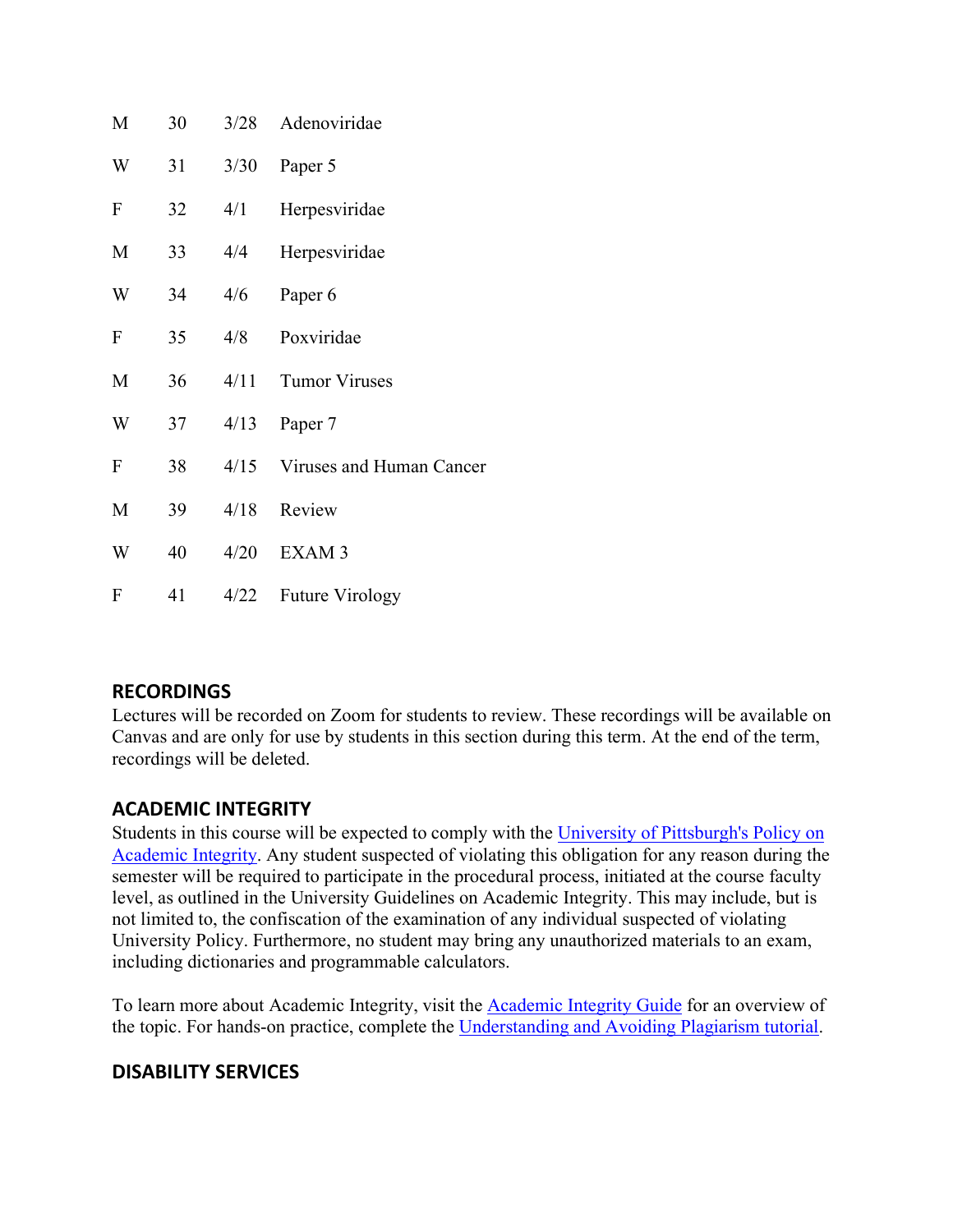If you have a disability for which you are or may be requesting an accommodation, you are encouraged to contact both your Professor and [Disability Resources and Services \(DRS\),](https://www.studentaffairs.pitt.edu/drs/) 140 William Pitt Union, (412) 648-7890, [drsrecep@pitt.edu,](mailto:drsrecep@pitt.edu) (412) 228-5347 for P3 ASL users, as early as possible in the term. DRS will verify your disability and determine reasonable accommodations for this course.

## **HEALTH AND SAFETY STATEMENT**

During this pandemic, it is extremely important that you abide by the [public health regulations](https://www.alleghenycounty.us/Health-Department/Resources/COVID-19/COVID-19.aspx) , the University of Pittsburgh's [health standards and guidelines,](https://www.policy.pitt.edu/university-policies-and-procedures/covid-19-standards-and-guidelines) and [Pitt's Health Rules.](https://www.coronavirus.pitt.edu/healthy-community/pitts-health-rules) These rules have been developed to protect the health and safety of all of us. Universal [face covering](https://www.coronavirus.pitt.edu/frequently-asked-questions-about-face-coverings) is required in all classrooms and in every building on campus, without exceptions, regardless of vaccination status. This means you must wear a face covering that properly covers your nose and mouth when you are in the classroom. If you do not comply, you will be asked to leave class. It is your responsibility have the required face covering when entering a university building or classroom. For the most up-to-date information and guidance, please visit [coronavirus.pitt.edu](http://coronavirus.pitt.edu/) and check your Pitt email for updates before each class.

If you are required to isolate or quarantine, become sick, or are unable to come to class, contact me as soon as possible to discuss arrangements.

## **ACCESSIBILITY**

The Canvas LMS platform was built using the most modern HTML and CSS technologies, and is committed to W3C's Web Accessibility Initiative and [Section 508](https://www.section508.gov/) guidelines. Specific details regarding individual feature [compliance](https://community.canvaslms.com/docs/DOC-2061-accessibility-within-canvas) are documented and updated regularly.

## **DIVERSITY AND INCLUSION**

The University of Pittsburgh does not tolerate any form of discrimination, harassment, or retaliation based on disability, race, color, religion, national origin, ancestry, genetic information, marital status, familial status, sex, age, sexual orientation, veteran status or gender identity or other factors as stated in the University's Title IX policy. The University is committed to taking prompt action to end a hostile environment that interferes with the University's mission. For more information about policies, procedures, and practices, see: [http://diversity.pitt.edu/affirmativeaction/policies-procedures-and-practices.](http://diversity.pitt.edu/affirmativeaction/policies-procedures-and-practices)

I ask that everyone in the class strive to help ensure that other members of this class can learn in a supportive and respectful environment. If there are instances of the aforementioned issues, please contact the Title IX Coordinator, by calling 412-648-7860, or e-mailing [titleixcoordinator@pitt.edu.](mailto:titleixcoordinator@pitt.edu) Reports can also be filed online:

[https://www.diversity.pitt.edu/make-report/report-form.](https://www.diversity.pitt.edu/make-report/report-form) You may also choose to report this to a faculty/staff member; they are required to communicate this to the University's Office of Diversity and Inclusion. If you wish to maintain complete confidentiality, you may also contact the University Counseling Center (412-648-7930).

## **COPYRIGHT NOTICE**